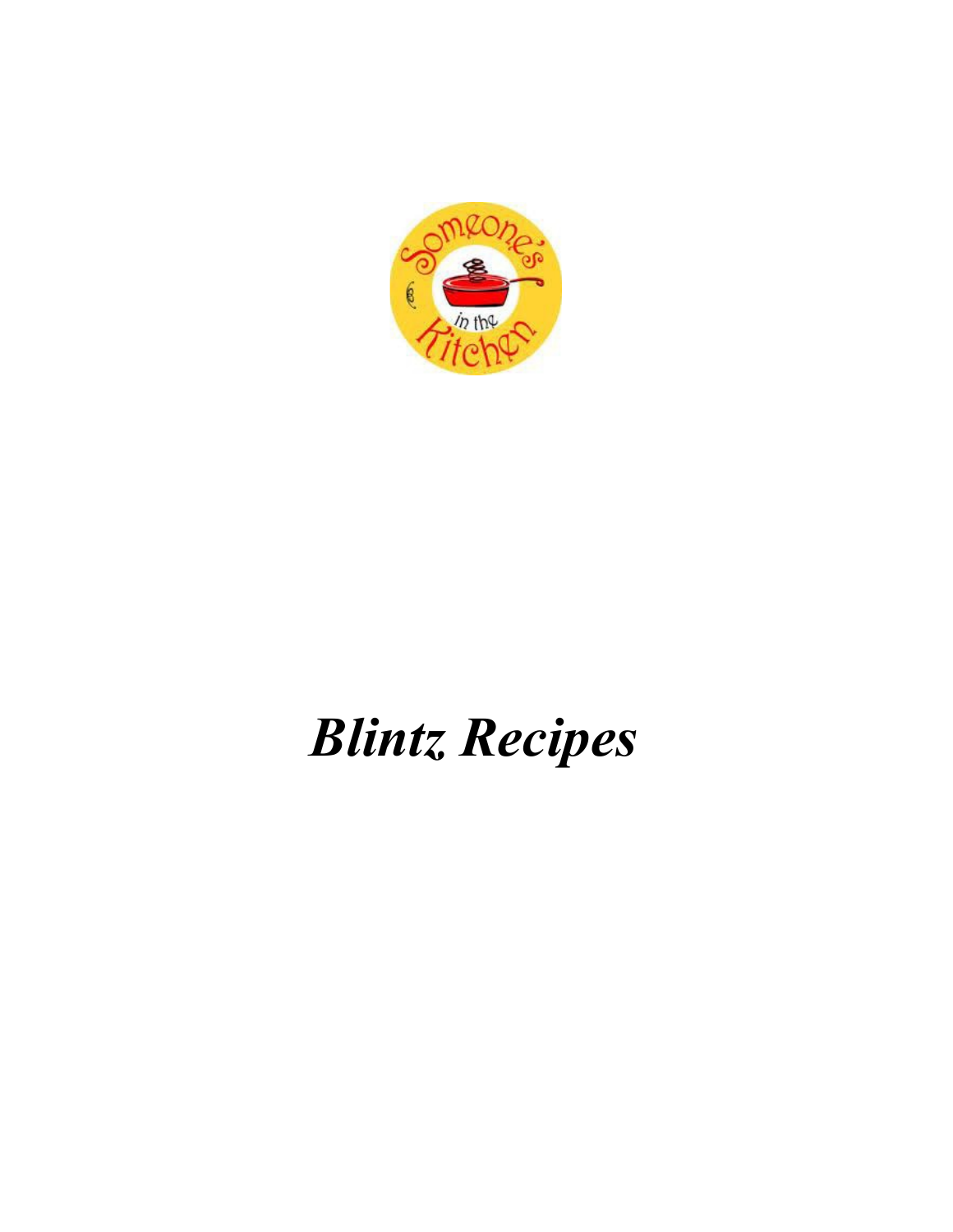## **From J&J Crepes:**

- $\overline{4}$  4 eggs beaten lightly
- $\lambda$  2 cups milk
- $\triangle$  1/4 tsp salt
- $\sim$  1 & 1/2 cup flour
- $\triangle$  1 & 1/2 tablespoonfuls butter melted

Mix and allow mixture to rest (no bubbles) (about 25 ish?)

# **from J&J Cheese Filling #1:**

- A 8 ounce Farmer's cheese ( or cream cheese?)
- $\triangle$  8 ounces Ricotta (or small curd cottage cheese?)
- $\lambda$  1 egg
- $\lambda$  1 tables poonful sugar
- $\lambda$  1/2 teaspoonful cinnamon
- $\uparrow$  1 grated lemon rind

(about 25 ish)

# **from J&J Cheese Filling #2:**

- $\triangle$  2 pounds Farmer's Cheese (or drained small curd cottage cheese, or combination of both)
- $\triangle$  2 eggs
- 2 tablespoonsful sugar
- $\uparrow$  1 teaspoonful vanilla
- $\triangle$  nutmeg and/or salt optional

# (about 50 ish)

# Potato Filling: yield: Makes 10 blintzes (5 servings)

Only 1 tablespoon of oil in the filling makes these a low-fat entrée, and using ready-made wrappers instead of crepes makes it an easy one. These freeze nicely.

- $\triangle$  1 tablespoon vegetable oil
- $\triangle$  1 1/4 pounds onions (about 2 large), sliced
- $\triangle$  Pinch of sugar
- $\sim$  1 1/2 pounds buttery potatoes (such as Yukon Gold) or russet potatoes, peeled, cut into 1-inch pieces
- $\triangle$  1/4 cup milk (do not use low-fat or nonfat)

Heat oil in heavy large skillet over medium-high heat. Add onions and sugar. Cover skillet and cook until onions are well browned, stirring frequently, 20 minutes. Season with salt and pepper. Meanwhile, place potatoes on vegetable steamer rack and steam in covered pot over boiling water until tender, about 15 minutes. Transfer potatoes to large bowl. Add milk and mash until almost smooth. Season to taste with salt and pepper. Mix in half of onions. (Can be prepared 1 day ahead. Cover potato filling and remaining onions separately and chill. Rewarm onions before serving.)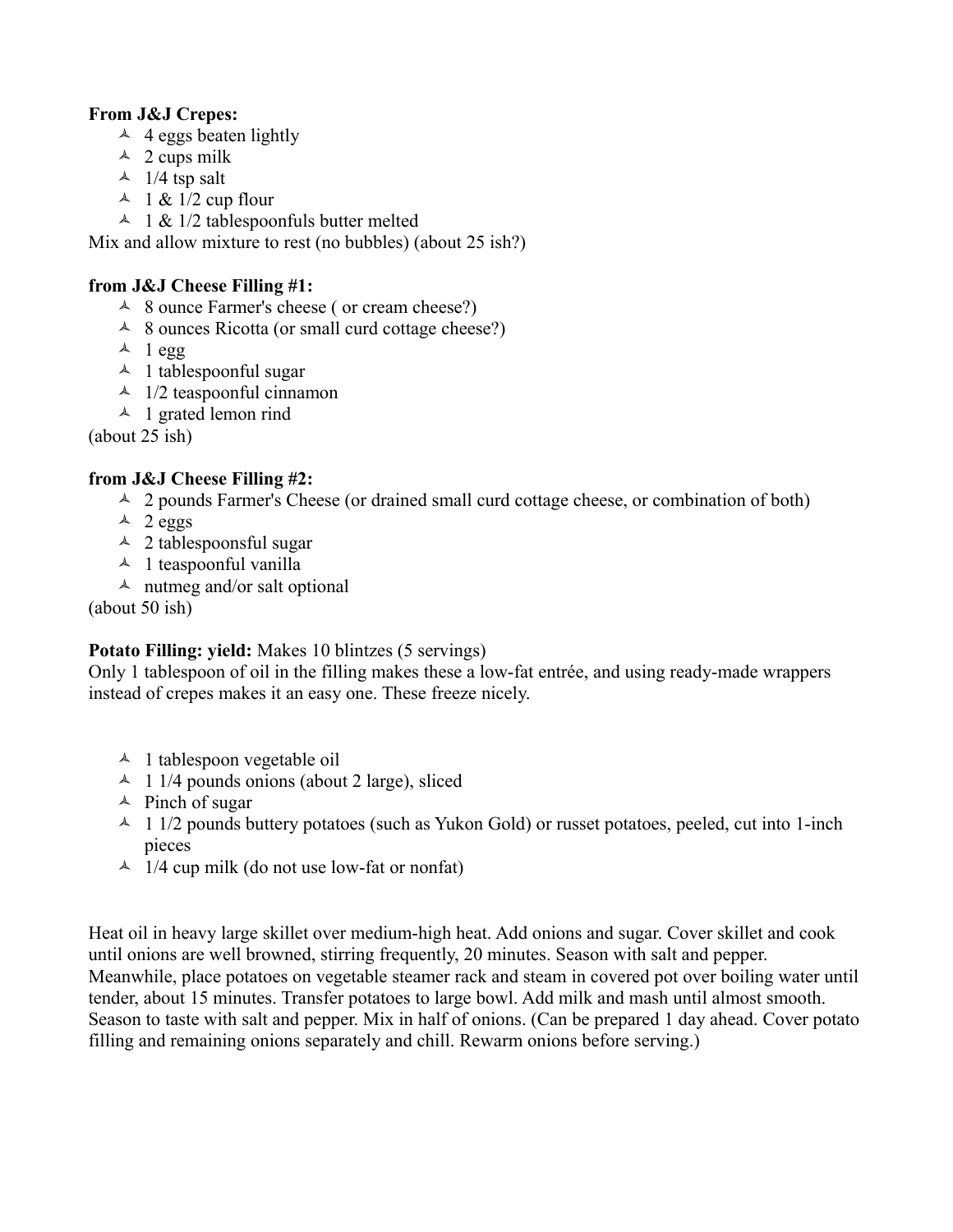# **Apple filling:**

- $\triangle$  5-6 apples, peeled & chopped
- $\lambda$  1/4 cup raisins
- $\sim$  1/4 cup sugar (fine) (or 1 tablespoonful Splenda)
- $\lambda$  1/2 teaspoonful cinnamon
- $\lambda$  1 tablespoonful lemon juice

Simmer apples, raisins, sugar in a medium low heat until soft (5-6 minutes). Add lemon juice & cool.

#### **Jewish Life (The Jewish Federation of North America) POTATO BLINTZES YIELD: 12 blintzes**

### **CREPES:**

- $\lambda$  2 eggs
- $\lambda$  1/2 cup water
- $\triangle$  1/2 cup, plus 2 tablespoons whole milk
- $\lambda$  1 ounce melted butter
- $\uparrow$  1 cup flour
- Salt
- $\triangle$  Butter, as needed
- $\triangle$  Oil, as needed

In a medium sized bowl combine the eggs, water, milk and butter. Slowly whisk while adding the flour and salt.

Preheat an 8" skillet over medium heat. Add the butter and oil and heat. Pour enough batter into the hot pan to cover the bottom of the skillet. Place over the fire for approximately six seconds, then pour off the excess batter back into the bowl. Cook until the crepe is dry on top. With a wooden spoon, loosen the edges from the side of the pan and remove. Continue this process until all the batter is used up. Once cooked, alternate the layers of crepes for ease in handling, (do not stack evenly). Set the crepes aside, covered lightly with a cloth towel.

# **FILLING:**

- $\triangle$  2 tablespoons oil
- $\triangle$  4 tablespoons sugar
- $\triangle$  1 tablespoon fresh rosemary, chopped
- $\triangle$  2 apples, diced small, reserved in lemon water
- $\lambda$  2 pounds mashed potatoes

In a small sauté pan place the oil, sugar and rosemary. Heat over low flame stirring constantly while the sugar melts. Add in the diced, well-drained apple pieces. Coat the apples in the caramel and cook 1 minute. Allow to cool slightly; fold into the mashed potatoes, in a large bowl.

Fill the center of each crepe with approximately 2 tablespoons of apple filling. To assemble, fold the left and right edges of each crepe toward the center; then the top and bottom. Turn over so the seams remain down. At this point the blintzes can be frozen in a single layer, or individually wrapped in plastic.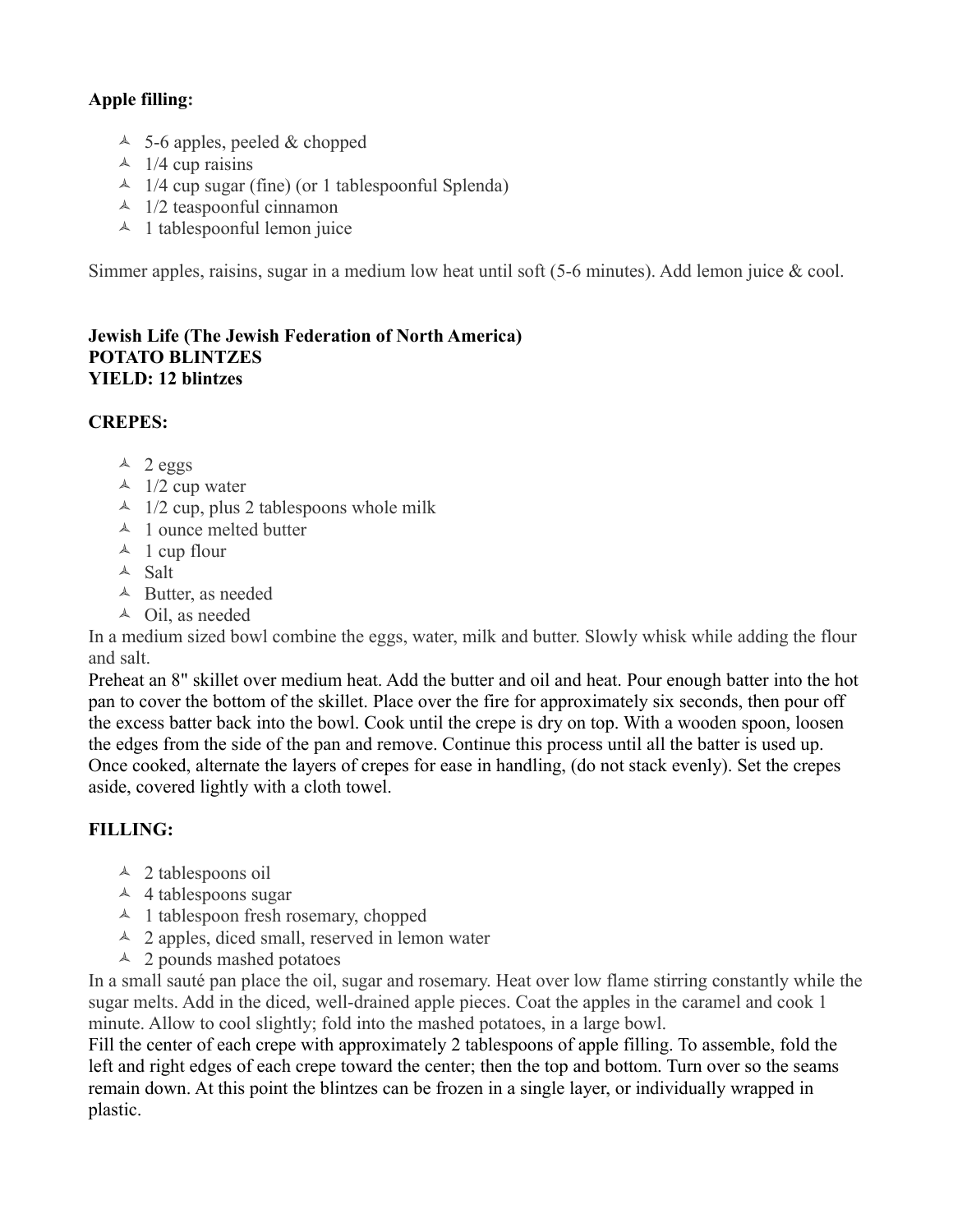To cook, fry in a combination of hot butter and oil on both sides until golden, over medium heat. If using previously frozen blintzes, do not defrost and fry over low heat.

# **APPLE Sauce**

- $\sim$  2 1/2 cups peeled, seeded and chopped Granny Smith apples
- $\lambda$  1 cup sugar
- $\triangle$  1 tablespoon lemon juice
- $\lambda$  1 cinnamon stick
- $\triangle$  Fresh grated nutmeg
- $\triangle$  Ground cinnamon
- Salt
- $\sim$  1/4 cup golden raisins

In a medium sauce pot place the apples, sugar, lemon juice and cinnamon. Cover and cook over low heat 15 20 minutes until soft. Remove cover and discard cinnamon stick. Season with ground nutmeg, additional cinnamon and a pinch of salt. Leave chunky, or process until smooth. Stir well and serve approximately 1 to 2 tablespoons on each blintz.

 $\blacktriangle$ 

**Cookstr:** Not your Store Bought Cooked Potato Blintzes (From Sally Bower) **Ingredients:**

 $\triangle$  Butter or margarine, for cooking the blintzes

- **For the blintz pancake:**
	- $\triangle$  5 large eggs
	- A water  $(1/2cup + 2$  tablespoons)
	- $\triangle$  1<sup>1</sup>/<sub>4</sub> cups whole or 2% milk
	- $\lambda$  1<sup>1</sup>/<sub>4</sub> teaspoons kosher (coarse) salt
	- $\lambda$  1<sup>1</sup>/<sub>4</sub> cups all-purpose flour
	- $\triangle$  Solid vegetable shortening or vegetable oil, for greasing the skillet

Prepare the pancake batter: Whisk the eggs, milk, salt, and 10 tablespoons ( $\frac{1}{2}$  cup plus 2 tablespoons) water in a medium-size bowl. Gradually add the flour, whisking until smooth. Allow to rest for 15 minutes.

# **For the filling:**

- $\lambda$  1 cup vegetable oil
- $\lambda$  2 pounds onions, diced
- $\sim$  5 pounds baking potatoes, peeled and cut into quarters
- $\triangle$  2 egg whites, lightly beaten
- $\triangle$  1 cup instant mashed potatoes
- $\triangle$  1 tablespoon plus 1 teaspoon kosher (coarse) salt
- $\frac{1}{4}$  teaspoon white pepper, or to taste
- $\triangle$  Solid vegetable shortening or vegetable cooking spray
- $\triangle$  Yolks of 2 large eggs
- $\triangle$  3 tablespoons vegetable oil

Prepare the filling: Divide the oil between two large skillets and place them over medium-low heat. Add the onions to the two skillets and cook, stirring occasionally, until they are very soft and golden brown, 20 to 30 minutes.Meanwhile, bring a large pot of water to a boil. Add the potatoes and simmer until tender, about 30 minutes. (Testing with a skewer, rather than a fork, will prevent them from breaking up.) Drain the potatoes, discarding the water, and return them to the pot over medium heat. Heat, stirring, for a minute or two to dry them out a bit. Then transfer the potatoes to a very large mixing bowl. Add the sautéed onions (including the oil), egg whites, instant mashed potatoes, salt, and white pepper to the mixing bowl. Using a hand masher, mash the potato-onion mixture thoroughly. Set it aside to cool.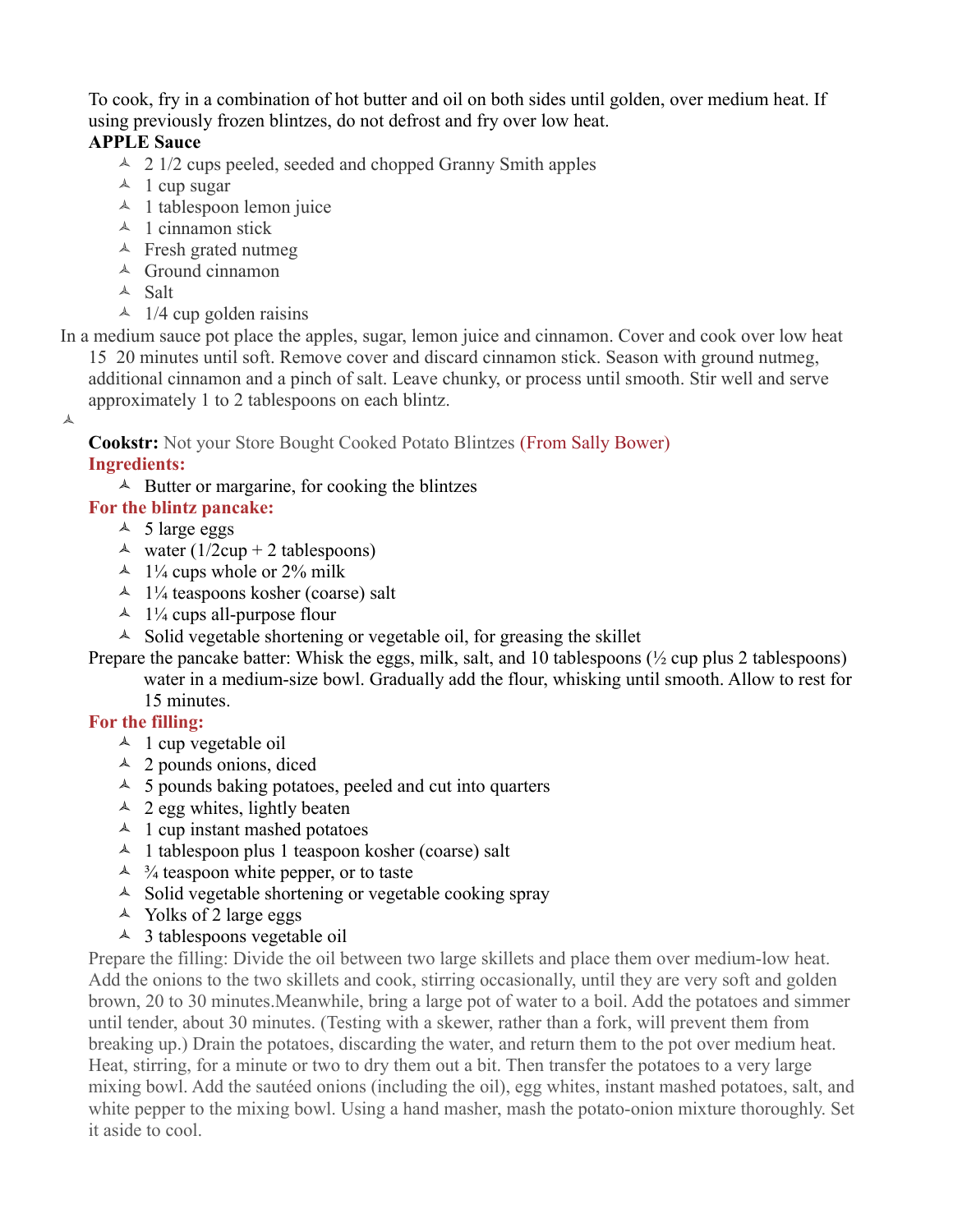#### **Ahuva's Blintzes, "the Best"**

4 eggs 1 yolk 1/4 tsp salt 1 1/2 cups flour 2 1/2 cups milk 3/4 cup soft butter or margarine

In the blender or hand mixer beat  $eggs + yolk + salt + butter$ Add milk, slowly until mixed in Cool in refrigerator for 2 hours Grease frying pan with margarine & fry pancakes

#### **Ahuva's Blintzes, "the Second Best"**

3 eggs 1 cup flour 1 1/2 cups milk 1/4 tsp salt 1 tablespoonful Sugar 50 grams soft butter

Mix eggs, milk, salt, sugar add butter add flour Let stand about 30 minutes before frying pancakes.

### **Ahuva's Apple Filling**

5-6 apples, peeled & chopped 1/4 cup raisons 1/4 cup sugar (fine) or 1 tablespoonful Splenda) 1/2 tsp cinnamon 1 tablespoonful lemon juice

In a pot, in medium-low heat; put in apples, raisons, sugar & stir for 5-6 minutes until apples are soft. Add lemon juice and let cool.

### **Ahuva's Cheese filling #1**

1 lb. Non-fat cheese, 1 egg 3-4 tablespoonfuls sugar 1/2 lemon juice -or-1 tablespoonful vanilla raisons: optional